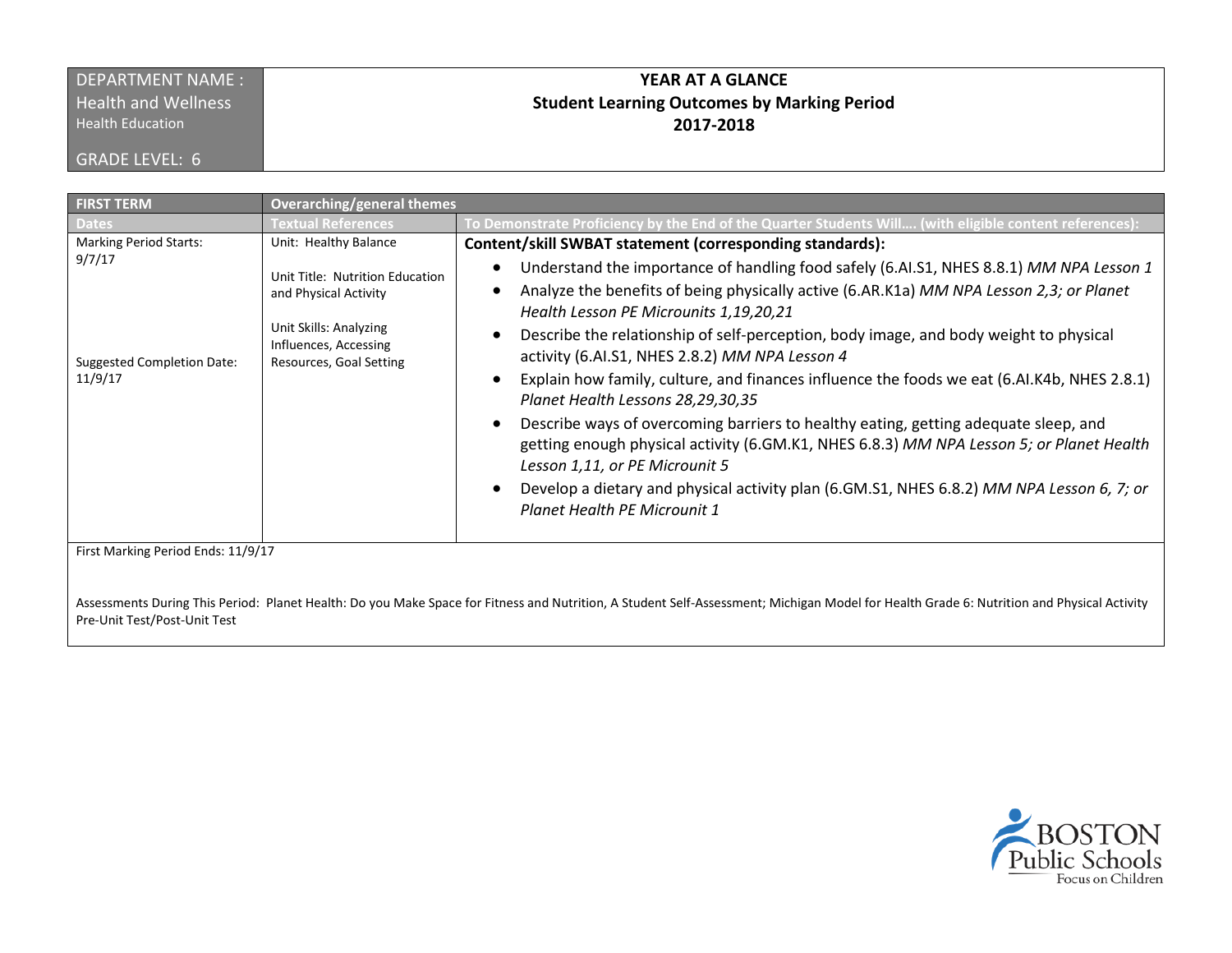| DEPARTMENT NAME:           | YEAR AT A GLANCE                                   |
|----------------------------|----------------------------------------------------|
| <b>Health and Wellness</b> | <b>Student Learning Outcomes by Marking Period</b> |
| <b>Health Education</b>    | 2017-2018                                          |
| <b>GRADE LEVEL: 6</b>      |                                                    |

| <b>SECOND TERM</b>                                                                        | Overarching/general themes                                                                                                                                                                                                                                           |                                                                                                                                                                                                                                                                                                                                                                                                                                                                                                                                                                                                                                                                                                                                                             |
|-------------------------------------------------------------------------------------------|----------------------------------------------------------------------------------------------------------------------------------------------------------------------------------------------------------------------------------------------------------------------|-------------------------------------------------------------------------------------------------------------------------------------------------------------------------------------------------------------------------------------------------------------------------------------------------------------------------------------------------------------------------------------------------------------------------------------------------------------------------------------------------------------------------------------------------------------------------------------------------------------------------------------------------------------------------------------------------------------------------------------------------------------|
| <b>Dates</b>                                                                              | <b>Textual References</b>                                                                                                                                                                                                                                            | To Demonstrate Proficiency by the End of the Quarter Students Will (with eligible content references):                                                                                                                                                                                                                                                                                                                                                                                                                                                                                                                                                                                                                                                      |
| <b>Marking Period Starts:</b><br>11/13/17<br><b>Suggested Completion Date:</b><br>1/26/18 | Unit: Healthy Mind<br>Unit Title: Social and<br><b>Emotional Health</b><br><b>Health Education Skills:</b><br>Accessing Resources,<br>Interpersonal Communication,<br><b>Decision Making</b><br>SEL Skills: Self-Management,<br>Social Relations, Decision<br>Making | Content/skill SWBAT statement (corresponding standards):<br>Understand the different qualities of friendship (6.Al.S2, NHES 2.8.3) MM SE Lesson 1<br>$\bullet$<br>Demonstrate effective listening skills (6.IC.S1, NHES 4.8.3) MM SE Lesson 2<br>Recognize when to use assertive communication skills (6.IC.S2, NHES 4.8.3)<br>MM SE Lesson 3<br>Demonstrate the ability to manage strong feelings (6.IC.S1, NHES 4.8.1) MM SE Lesson 4<br>Describe the relationship between a strong personal support system and good mental<br>health 6.AI.K2b, NHES 2.8.1) MM SE Lesson 6<br>Demonstrate the ability to solve a problem (6.DM.K4, NHES 5.8.5) MM SE Lesson 8<br>Demonstrate the steps of conflict resolution skills (6.IC.S1, NHES 4.8.3) MM SE Lesson 9 |
| Second Marking Period Ends: 1/26/18                                                       |                                                                                                                                                                                                                                                                      |                                                                                                                                                                                                                                                                                                                                                                                                                                                                                                                                                                                                                                                                                                                                                             |
|                                                                                           |                                                                                                                                                                                                                                                                      |                                                                                                                                                                                                                                                                                                                                                                                                                                                                                                                                                                                                                                                                                                                                                             |

Assessments During This Period: Michigan Model for Health Grade 6: Social and Emotional Health Pre-Unit Test/ Post-Unit Test

DEPARTMENT NAME : Health and Wellness Health Education

**YEAR AT A GLANCE Student Learning Outcomes by Marking Period 2017-2018**

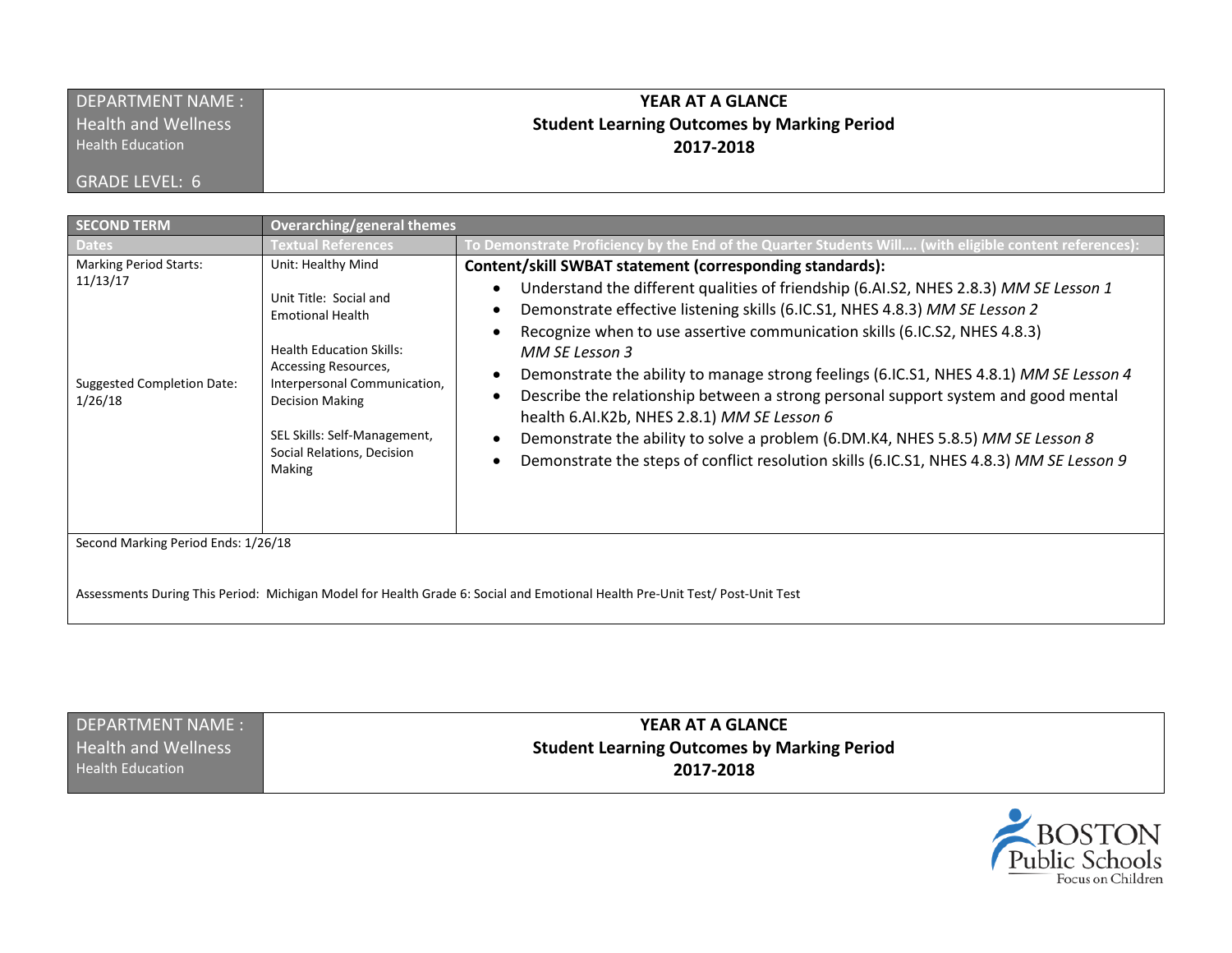| <b>THIRD TERM</b>                                                                        | <b>Overarching/general themes</b>                                                                                                                      |                                                                                                                                                                                                                                                                                                                                                                                                                                                                                                                                                                                                                                                                                                                                                                                                                                                                                                                                                                                                                                                                      |
|------------------------------------------------------------------------------------------|--------------------------------------------------------------------------------------------------------------------------------------------------------|----------------------------------------------------------------------------------------------------------------------------------------------------------------------------------------------------------------------------------------------------------------------------------------------------------------------------------------------------------------------------------------------------------------------------------------------------------------------------------------------------------------------------------------------------------------------------------------------------------------------------------------------------------------------------------------------------------------------------------------------------------------------------------------------------------------------------------------------------------------------------------------------------------------------------------------------------------------------------------------------------------------------------------------------------------------------|
| <b>Dates</b>                                                                             | <b>Textual References</b>                                                                                                                              | To Demonstrate Proficiency by the End of the Quarter Students Will (with eligible content references)                                                                                                                                                                                                                                                                                                                                                                                                                                                                                                                                                                                                                                                                                                                                                                                                                                                                                                                                                                |
| <b>Marking Period Starts:</b><br>1/29/18<br><b>Suggested Completion Date:</b><br>4/13/18 | Unit: Healthy Body/Safe Body<br>Unit Title: Sexual Health<br>Education<br>Unit Skills: Accessing<br>Resources, Decision Making,<br><b>Goal Setting</b> | Use the Rights, Respect, Responsibility curriculum for this unit.<br>Content/skill SWBAT statement (corresponding standards):<br>Help to create a safe, supportive, and respectful learning environment<br>Identify the physical changes happening during adolescence and the need for proper<br>hygiene practices (6.DM.K2a, NSES PD.8.CC.1)<br>Identify the emotional changes happening during adolescence and the common feelings<br>that emerge (6.DM.K2a, NSES PD.8.CC.1)<br>Describe the process of human reproduction (NSES PR.8.CC.1)<br>Identify similarities and differences between friendships and dating relationships<br>(6.AR.K3a, NSES HR.8.CC.1)<br>Identify a range of ways people show affection in different types of relationships<br>(NHES HR.8.CC.1)<br>Define abstinence and its relation to pregnancy prevention (6.GM.S2, NSES PR.8.CC.2)<br>Demonstrate communication skills that foster healthy relationships (NSES PR.8.IC.1)<br>Find accurate and reliable online resources for sexual health information (6.AR.S3, NSES<br>AP.8.AI.1) |
| Third Marking Period Ends: 4/13/18                                                       |                                                                                                                                                        |                                                                                                                                                                                                                                                                                                                                                                                                                                                                                                                                                                                                                                                                                                                                                                                                                                                                                                                                                                                                                                                                      |

Teacher Observation and Checklists; Rights, Respect, Responsibility Curriculum Pre/Post Assessments